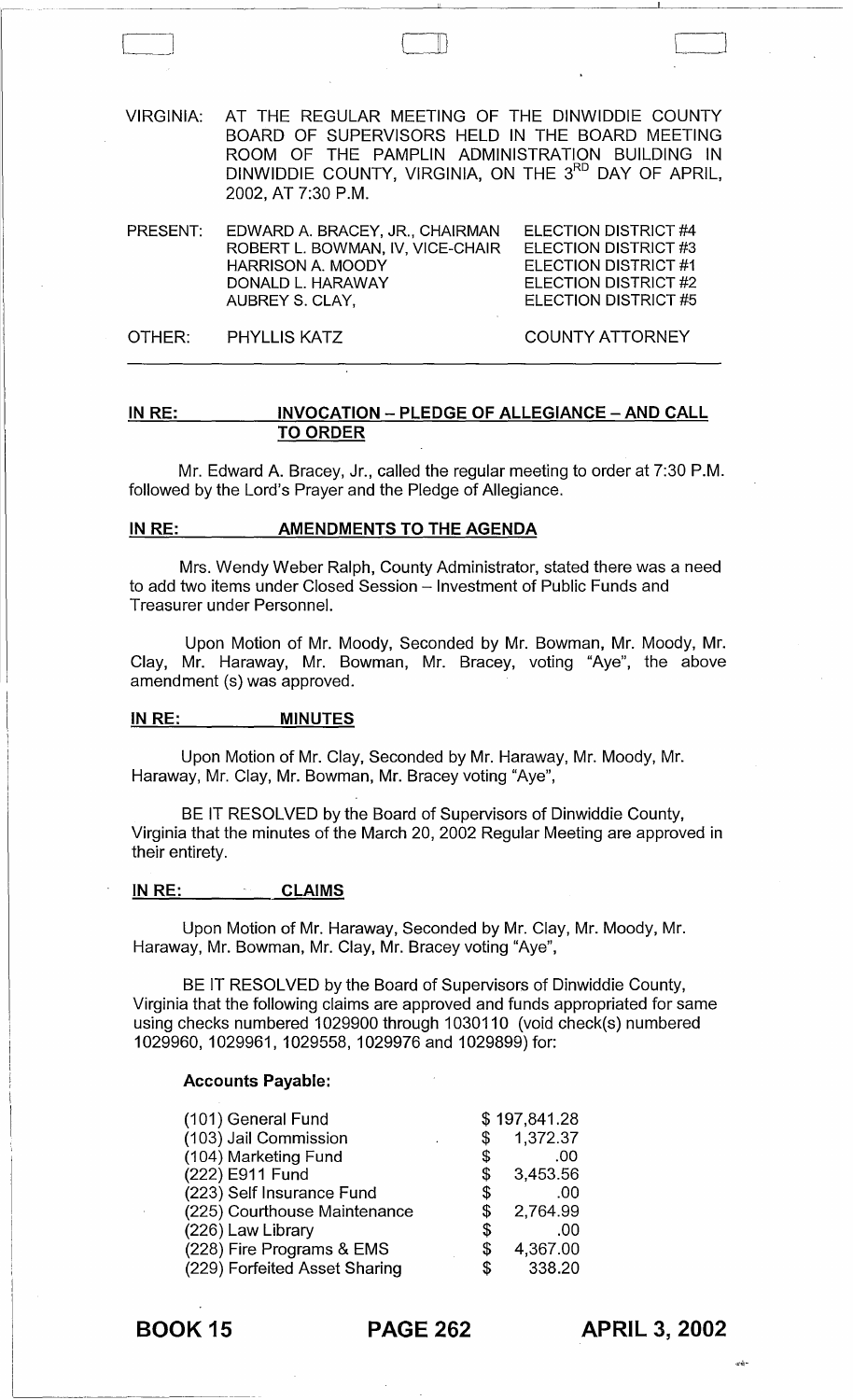| (304) CDBG Grant Fund<br>(305) Capital Projects Fund<br>(401) County Debt Service | .00<br>\$<br>4,364.00<br>2,200.00     |
|-----------------------------------------------------------------------------------|---------------------------------------|
| <b>TOTAL</b>                                                                      | \$216,701.40                          |
| <b>PAYROLL 02/28/02</b>                                                           |                                       |
| (101) General Fund<br>(222) E911 Fund<br>(304) CDBG Fund                          | \$391,744.30<br>\$<br>.00<br>3,390.42 |
| <b>TOTAL</b>                                                                      | \$395,134.72                          |

#### IN RE: CITIZEN COMMENTS

Mr. Bracey asked if there were any citizens signed up to speak or present who wished to address the Board during this portion of the meeting.

The following citizens came forward to address the Board:

- 1. Reverend Robert Rowland, 18404 Bonneville Lane, Dinwiddie Virginia, came forward stating he had not received a response from the Board regarding changing their meetings to another night so more citizens could attend the meetings. He asked the Board to please respond either by letter or a phone call.
- 2. Mrs. Eva Bratschi, 23500 Cutbank Road, McKenney, Virginia, came before the Board with the following concerns:
	- a. The handling of duties by the Sheriff's Department, Animal Warden, Code Enforcement Officer - Is there a policy and procedure handbook for employees that describes their duties?
	- b. Do employees have periodic performance evaluations (every 3 to 6 months)?
	- c. Does the Board of Supervisors review statistics provided by the Sheriff's Department to address the crime influx in the County?
	- d. Is the Board already looking into how public servants could better serve the public, no matter who you are?
	- e. Can the Board look into the Commonwealth Attorney's Office providing better service to the victims of crime?
- 3. Michael W. Bratschi, 23500 Cutbank Road, McKenney, Virginia, stated the new code enforcement officer is not in compliance, at his residence, with the vehicle ordinance which was just passed by the Board. Mr. Bracey interrupted Mr. Bratschi, stating if he had problems or concerns with a county employee he should make an appointment with their supervisor or the county administrator to discuss his concerns. Those concerns should not be aired in public. Mr. Bratschi responded he felt he should be able to comment on any subject he wished to during the citizens comment period. Continuing he stated the county attorney has not responded to his questions from the last meeting regarding:
	- a. The code cited by the County Attorney regarding the State Code citing the Board's ability to usurp authority over elected officials in the County has been repealed. He wants the correct code explained.
	- b. Littering on County roads and laws not being addressed by Sheriffs Department.
	- c. Being cut-off when addressing the School Board during public comment period.

BOOK 15 PAGE 263 APRIL 3, 2002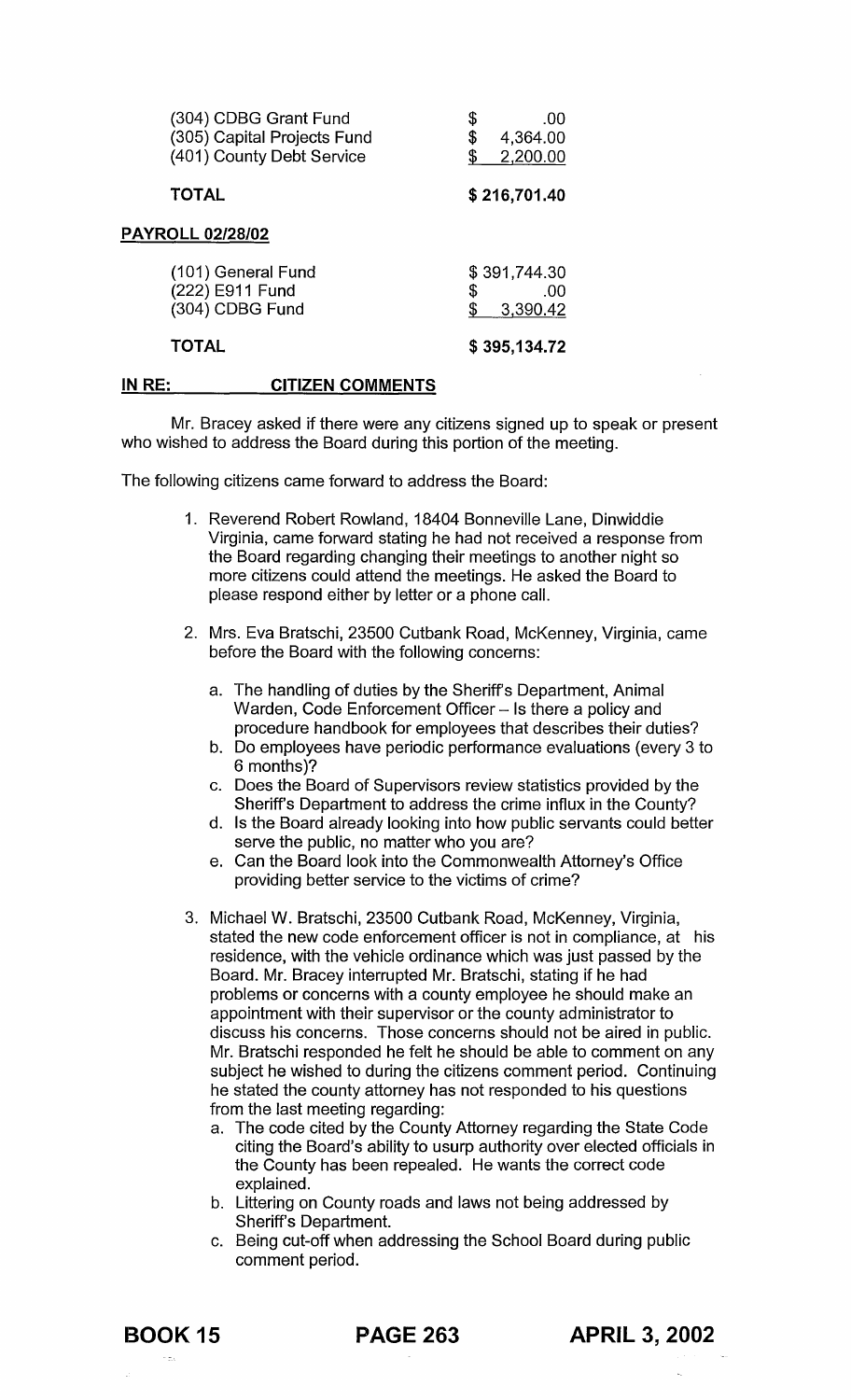Mr. Bracey asked the County Attorney to respond to Mr. Bratschi.

,~----- ------~~~~---~~~ ~~~~~~--~~~~~~~--~----------~------

LlJ

- 4. Mrs. Anne Scarborough came before the Board and stated she had requested that the Board set a policy against paying for room service for employees and Board members. To date she has not gotten an answer from them. She reiterated that she felt the citizens should get a report from anyone who attends a conference whether they are Board members or employees stating what sessions they attended and how it benefited the taxpayers of the County. She stated she read a report that Adelphia Cable is in a shaky financial situation.
- 5. Reverend Rowland Powell, 6006 Tranquility Lane, Sutherland, Virginia, came forward in support of the Board changing their meetings to another night to allow more people an opportunity to attend.

#### **IN RE: VOLUNTEER CERTIFICATES OF APPRECIATION**

Mrs. Wendy Weber Ralph presented Certificates of Appreciation to the following volunteers who served on the Comprehensive Land Use Plan Advisory Council and the 2001 Redistricting Committee:

#### **2001 Redistricting Committee**

#### **District #1**

George Bennett, Jr. Rennie Bridgman Colonel Percell Hobbs

**District #3**  Charles R. Horne George W. Stephens William Branch

**District #2**  Peggy Hayes James Merrick Calvin Vaughan

**District #4**  Thomas Hooker Enid Hepburn Lindsay Thomas Van Pelt

# **District #5**

Harry L. Clay Roy L. Crittendon Wanda J. Short

# **COMPREHENSIVE LAND USE PLAN ADVISORY COUNCIL**

Samuel W. Hayes Thelma B. Blackwell Robert Bowman, IV Robert Spiers Bryan Cobb

George Whitman, Jr. M. Dean McCray Gilbert Wood Harrison Moody

#### **IN RE: AMERICAN CANCER SOCIETY - RELAY FOR LlFE-MS. JENNIFER HUGHES**

Ms. Jennifer Hughes stated she was here tonight on behalf of the American Cancer Society to ask people to participate in the Relay for Life Event. This year's event will be held at Richard Bland College on May 31 - June 1. The funds raised will be used to help find a cure for cancer. Mrs. Hughes commented she is a resident of the County and became involved in Relay for Life in honor of her grandfather, who had cancer. She admonished everyone to please come out and form a team and participate in the event.

~---~~-"~-~" ,-~--~----~--~~--~~--~~--

BOOK 15 **PAGE 263 APRIL 3, 2002**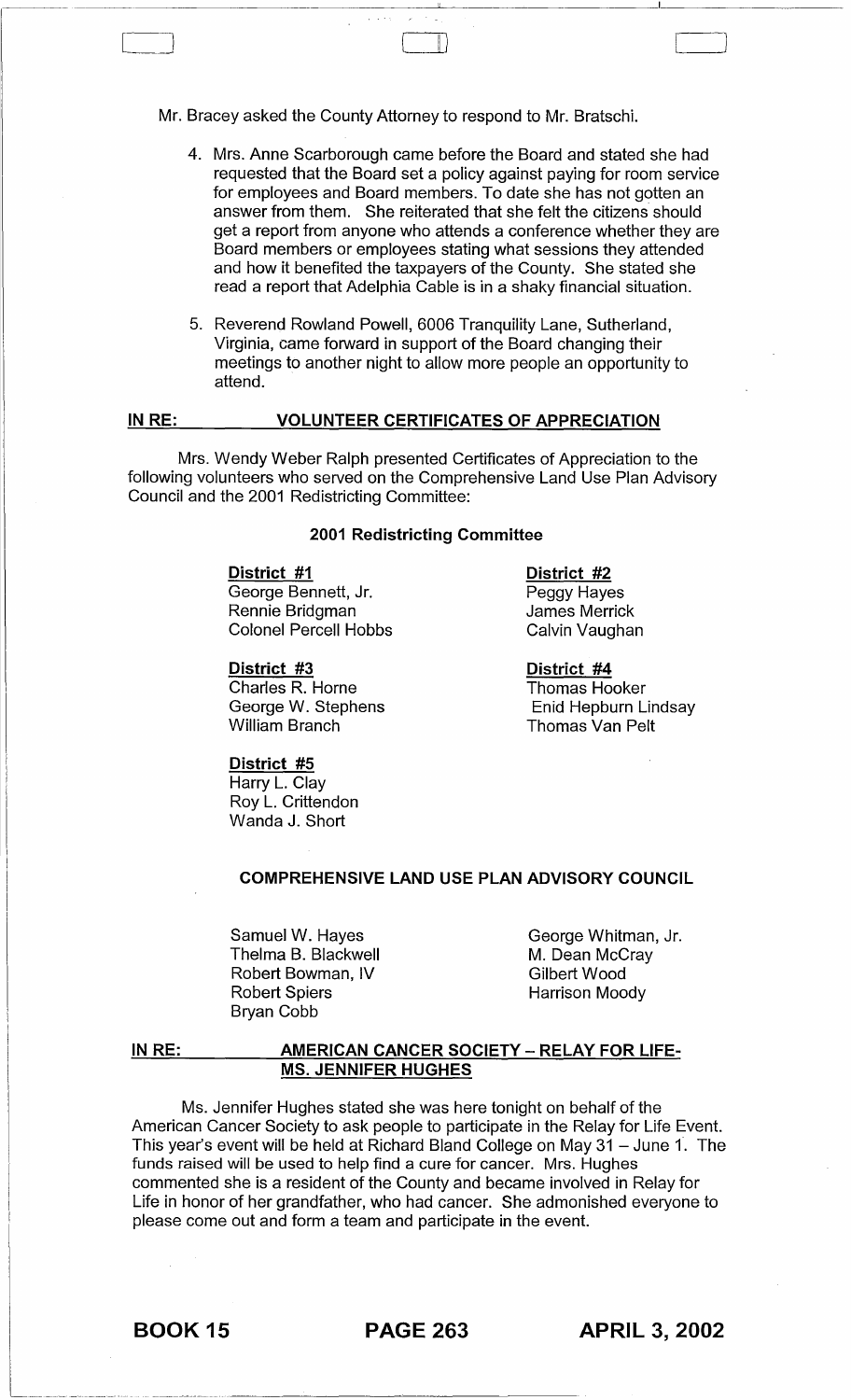# IN RE: AUCTION - SURPLUS PROPERTY

Mrs. Ralph stated a list of items was included in your packets for you to take action to declare surplus for a joint auction with the School Board to be held Saturday, April 20, 2002.

Upon motion of Mr. Moody, seconded by Mr. Clay, Mr. Moody, Mr. Clay, Mr. Haraway, Mr. Bowman, Mr. Bracey voting "Aye",

BE IT RESOLVED by the Board of Supervisors of Dinwiddie County, Virginia that the list of items as presented by the County Administrator is hereby declared surplus property and is authorized for sale at the joint public auction with the School Board to be held Saturday, April 20, 2002.

# IN RE: 250<sup>th</sup> ANNIVERSARY CELEBRATION - DRAFT PLAN

The Board received a draft outline from Mr. Tim Smith, Director of Recreation, for the 250<sup>th</sup> anniversary for the County, for the Board to review before final plans are made on the program. The County Administrator requested the Board let staff know if they wanted any changes.

## IN RE: PUBLIC SAFETY BUILDING - ADD ALTERNATE FOR REMOVAL OF ASPHALT PAVING

Mr. Donald Faison, Director of Buildings and Grounds, stated he was concerned about people using the asphalt area in front of the public safety building for parking and then having to back out on Courthouse Road, which is the safety issue. To remove the asphalt paving, restore the road shoulders, haul in top soil, and re-seed around the public safety building the additional cost would be \$5,500. He commented aesthetically it certainly would be a big improvement.

Upon motion of Mr. Haraway, seconded by Mr. Clay, Mr. Moody, Mr. Clay, Mr. Haraway, Mr. Bowman, Mr. Bracey voting "Aye",

BE IT RESOLVED by the Board of Supervisors of Dinwiddie County, Virginia that authorization is granted to proceed with the recommendation of the Director of Buildings and Grounds for the Add Alternate to remove the asphalt paving, restore the road shoulders and re-seed around the public safety building; contingent upon checking the cost with the Director of Waste Management to see if he can do the job cheaper than \$5,500.

# IN RE: PUBLIC SAFETY BUILDING RENOVATION -- CHANGE ORDER #2

Mr. Donald W. Faison, Director of Buildings and Grounds came forward to request approval of change order number 2 on the Public Safety Building renovations. Change order number 2 is for the following items:

| 1. Credit for sconces in communications center         | $-$1,000.00$ |
|--------------------------------------------------------|--------------|
| 2. Extend sidewalk                                     | 580.80       |
| 3. 35' Flag pole                                       | 1,675.85     |
| 4. Delete 1" insulated glass at door/frame/wall        |              |
| replace w/tempered glass                               | $-101.64$    |
| 5. Delete 1 of 2 flagpole lights                       | 280.50       |
| 6. Delete 2 kick plated door hardware                  | 99.00        |
| 7. Add light switches in corridor                      | 214.50       |
| 8. Solder course above windows                         | 165.00       |
| 9. Remove power feed to generator/main transfer switch | $-475.50$    |
| 10. Add 2 dampers                                      | 389.40       |

BOOK 15 PAGE 264 APRIL 3, 2002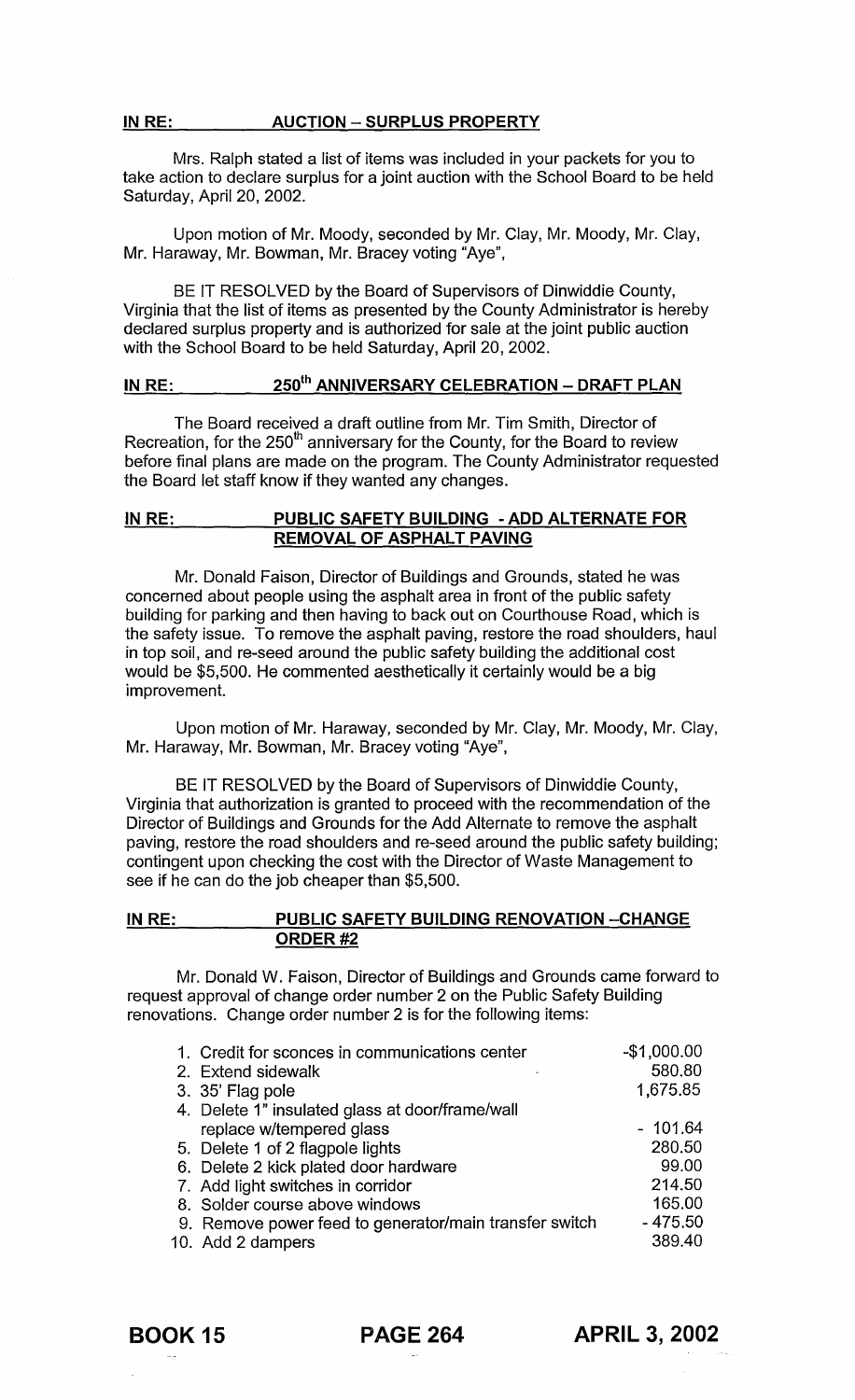11. Add 2 2/4" conduits w/sleeves 192.50<br>12. Add 4 conduits in CCW 12. Add 4 conduits in CCW

# **TOTAL CHANGE IN CONTRACT PRICE** \$1,037.41

Upon motion of Mr. Haraway, seconded by Mr. Bowman, Mr. Moody, Mr. Clay, Mr. Haraway, Mr. Bowman, Mr. Bracey voting "Aye",

BE IT RESOLVED by the Board of Supervisors of Dinwiddie County, Virginia that the above described, Change Order Number 2, is hereby approved and authorization is granted for the County Administrator to execute same.

## **IN RE: COUNTY ADMINISTRATOR - TRAVEL REQUEST - VIRGINIA LOCAL GOVERNMENT FINANCING CONFERENCE**

The County Administrator stated she would like to attend the Virginia Local Government Financing Conference to be held May 7 and 8, 2002 at Virginia Beach. This conference will be more beneficial than the Virginia Local Government Manager's Conference in June. Especially timely are the topics of financing public safety and long term planning for capital projects.

Upon Motion of Mr. Clay, Seconded by Mr. Haraway, Mr. Haraway, Mr. Bracey, Mr. Bowman, Mr. Moody, Mr. voting "Aye", authorization was granted to the County Administrator to attend the Virginia Local Government Financing Conference to be held May 7 and 8, 2002, estimated cost to be \$159.00.

#### **IN RE: COUNTY ADMINISTRATOR COMMENTS**

- 1. Ms. Phyllis Katz is scheduled to conduct a training session for department heads to cover proper procedures in dealing with personnel issues leading up to the annual performance evaluation with emphasis on meeting legal requirements on Monday, April  $8<sup>th</sup>$ , 2002 from 9:00 A.M. until 1 :00 P.M.
- 2. Mrs. Ralph informed the Board that she had a discussion with Mr. Jim Sisk with the Department of Corrections concerning Camp 27. Basically, only state classified prisoners can be taken into Camp 27, and they will continue to stay on top of moving state responsible inmates out of our jail as soon as they can. She commented staff is still reviewing other options.
- 3. Mrs. Ralph commented a letter was included in your packets from Mr. David Ploeger regarding the land on each side of the new access road being constructed at the Dinwiddie County Airport. According to legal counsel the deed does not include the property on either side of the road; therefore it would not be the proper vehicle for development restrictions. Mrs. Ralph said we have two options. We could meet with the Airport Authority and develop a separate agreement to develop restrictions to be placed on the lots or when the corridor study is done, include the road in the study. The deed needs to be recorded so that the State will release our money. If there are no objections to the Chairman signing the deed, Staff will have the deed recorded this week. This was agreeable with the Board.

#### **IN RE:**

### **BOARD MEMBER COMMENTS**

Mr. Bowman He thanked all the citizens who volunteered their time serving on the committees. He would like for staff to see if they could respond in a timelier manner to citizen requests.

BOOK 15 **PAGE 264 APRIL 3, 2002**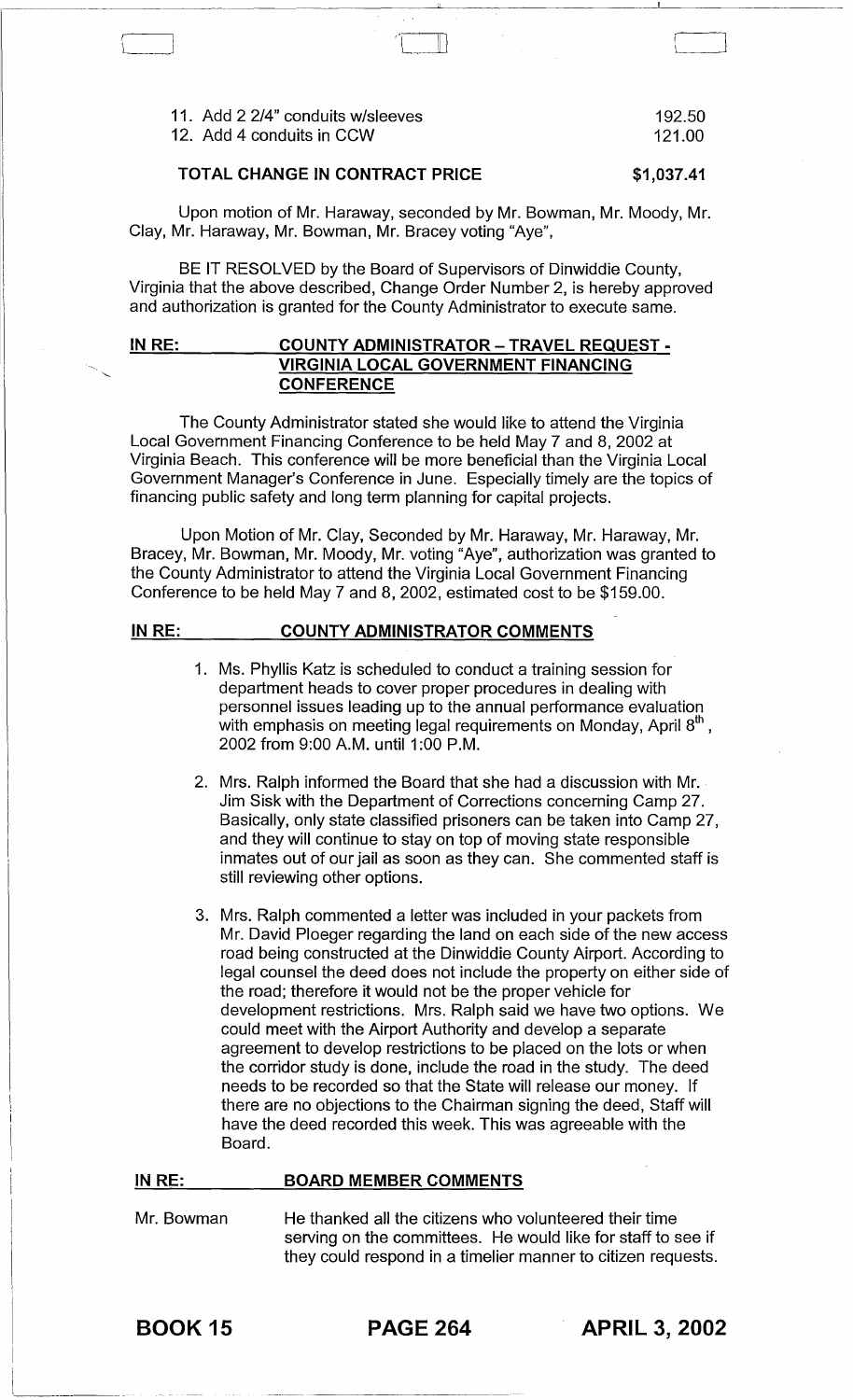| Mr. Moody | He stated he agreed with Mr. Bowman, Continuing he<br>commented it takes a lot of time to do volunteer work and he<br>appreciated all those who helped. Mrs. Ralph asked for the<br>Board's approval to hold the Comprehensive Land Use Plan<br>Workshop on April 24 <sup>th</sup> after the adoption of the budget and<br>the tax rates. The Board agreed. |
|-----------|-------------------------------------------------------------------------------------------------------------------------------------------------------------------------------------------------------------------------------------------------------------------------------------------------------------------------------------------------------------|
|           |                                                                                                                                                                                                                                                                                                                                                             |

- Mr. Haraway No comments.
- Mr. Clay No comments.
- Mr. Bracey He thanked all the volunteers for all their work also. He admonished Staff to work on the laundry list. Continuing he cautioned people to be mindful of what you say in public. No one is perfect. He thanked the citizens for their support.

#### IN RE: ITEMS UNDER INFORMATION TAB & HANDOUTS

- 1. Letter from VDOT regarding the CTB's Regional Financial Planning and Programming Meeting scheduled for April 10, 2002 at 10:00 a.m. at JTCC
- 2. Memo to Sheriff Shands Monitoring Litter from Mrs. Ralph
- 3. Memo to Sheriff Shands County funding for School Resource Officer grant/Dare Officer - from Mrs. Ralph
- 4. News release from Petersburg National Battlefield Conceptual Alternatives Workshops Planned to Present & GMP Conceptual **Alternatives**
- 5. Letter from Dinwiddie County Water Authority Water and Sewer Rate Increase - Public Hearing Notice

#### IN RE: CLOSED SESSION

Mr. Clay stated I move to close this meeting in order to discuss matters exempt under section:

Personnel Matters - §2.2-3711A.1 of the Code of Virginia Appointments; Treasurer

Business and Industry Development - §2.2-3711 A. 5 of the Code of Virginia

Consultation with Legal Counsel - §2.2-3711 A. 7 of the Code of Virginia - Procurement

### Investment of Public Funds - §2.2 -3711 A. 6 of the Code of Virginia

Mr. Haraway seconded the motion. Mr. Moody, Mr. Clay, Mr. Haraway, Mr. Bowman, Mr. Bracey, voting "Aye", the Board moved into the Closed Meeting at 8:49 P.M.

A vote having been made and approved the meeting reconvened into Open Session at 10:34 P.M.

### IN RE: **CERTIFICATION**

Whereas, this Board convened in a closed meeting under § 2.2-3711 A.1, Personnel Matters - Appointments, Treasurer § 2.2-3711 A.5, Industry, § 2.2-3711 A.7, Legal- Procurement, § 2.2-3711 A.6, Investment of Public Funds

BOOK 15 PAGE 265 APRIL 3,2002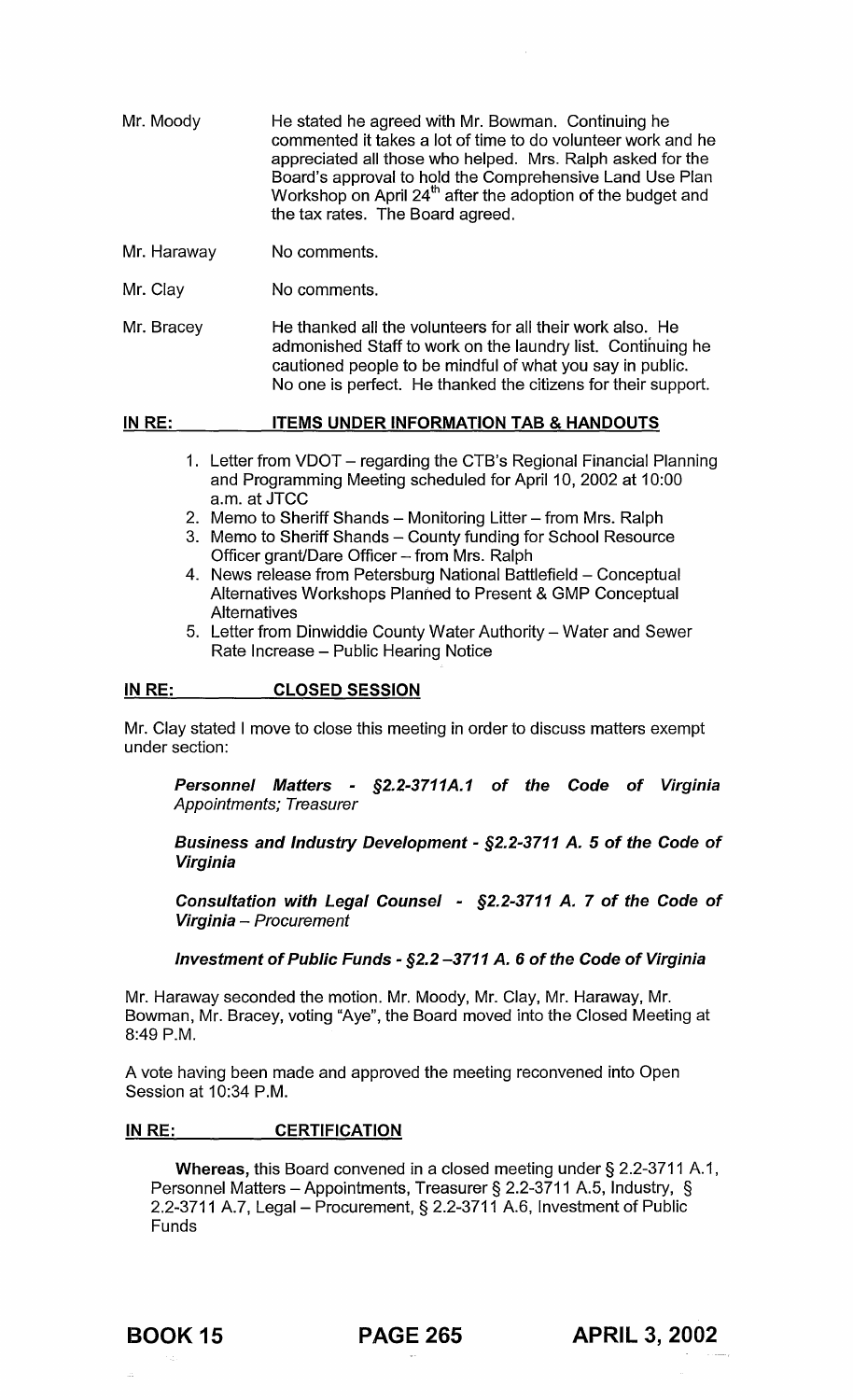. **And whereas,** no member has made a statement that there was a departure from the lawful purpose of such closed meeting or the matters identified in the motion were discussed.

Now be it certified, that only those matters as were identified in the motion were heard, discussed or considered in the meeting.

Upon Motion of Mr. Clay, Seconded by Mr. Haraway, Mr. Moody, Mr. Clay, Mr. Haraway, Mr. Bowman, Mr. Bracey, voting "Aye", this Certification Resolution was adopted.

 $\begin{pmatrix} 1 & 1 \\ 1 & 1 \end{pmatrix}$ 

-11 <sup>u</sup>

# **IN RE: VRS EARLY RETIREMENT - AUTHORIZATION TO PAY FILING FEE TO REQUEST A PRIVATE LETTER RULING FROM INTERNAL REVENUE SERVICE**

Mrs. Ralph stated our attorney has been working on a request for a private letter ruling from the Internal Revenue Service so that the County may convert its VRS early retirement program obligation to a tax-exempt obligation. A favorable ruling could result in substantial long-term savings to the County. There is a filing fee of \$1,400, which is the County's share, required by the IRS to see if the County could save approximately \$200,000 over the life of the debt.

Upon Motion of Mr. Moody, Seconded by Mr. Clay, Mr. Moody, Mr. Clay, Mr. Bowman, Mr. Bracey voting "Aye", Mr. Haraway "Abstaining", authorization to submit a check to Sands, Anderson, Marks and Miller in the amount of \$1 ,400 for the filing fee for the conversion was approved.

### **INRE: ADJOURNMENT**

Upon Motion of Mr. Clay, Seconded by Mr. Haraway, Mr. Moody, Mr. Clay, Mr. Haraway, Mr. Bowman, Mr. Bracey voting "Aye", the meeting adjourned at 10:43 P.M. to be continued until 7:00 P.M. on Tuesday, April 16,2002 for the Public Hearing for the budget and tax rates.

 $\bigcup$  a Edward <del>*K.* Br</del>acey, Jr., Chairman.

ATTEST: *[اسطري الحالك*<br>Wendy Weber Ralph

County Administrator

labr



 $\mathcal{L}_{\mathcal{L}_{\mathcal{L}}}$